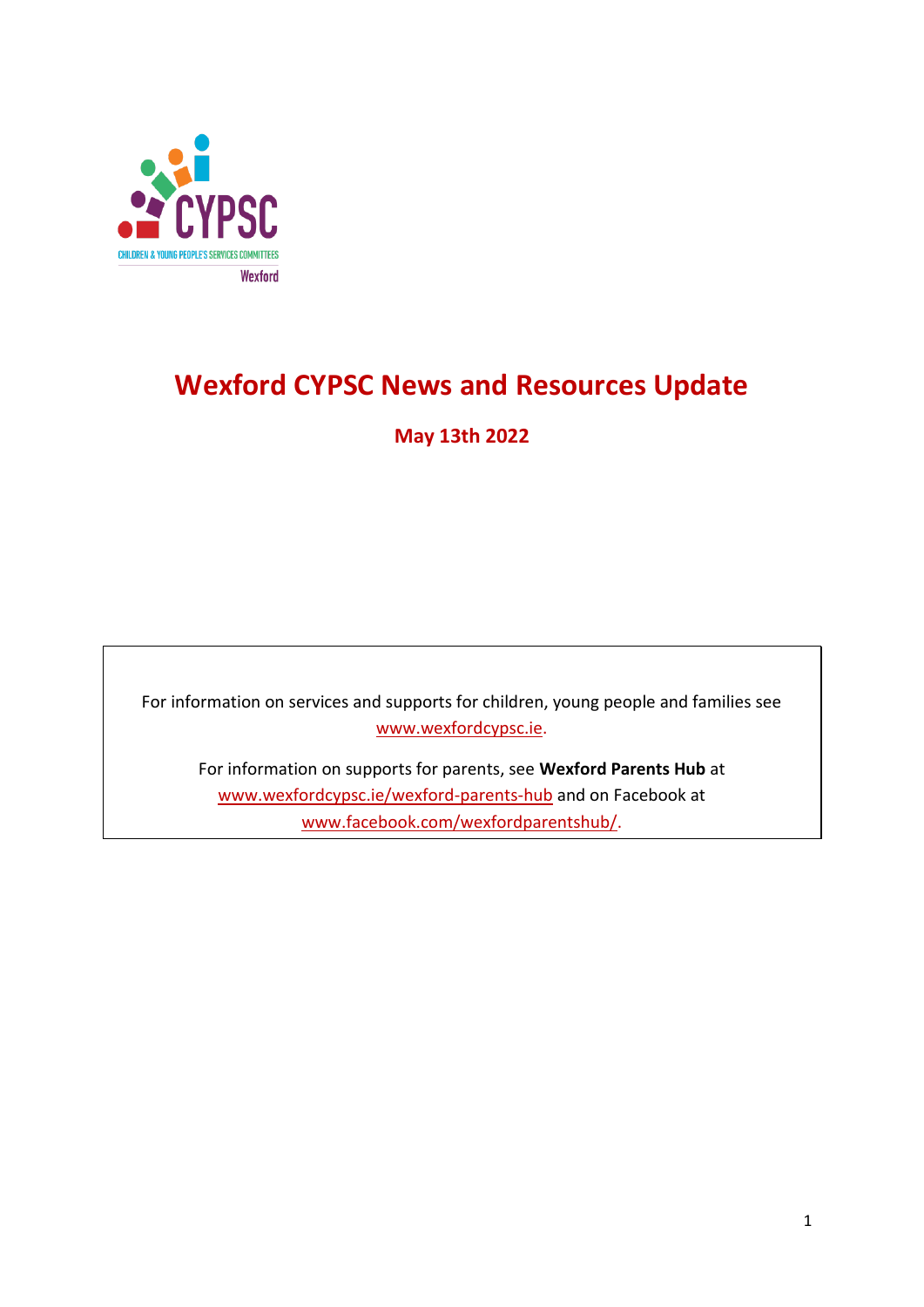## **CONTENTS**

#### **Children & Young People;**

- P.3 : Wexford Garda Youth Awards 2022
- P.5 : Exam Support Group
- P.6 : Young Social Innovators

#### **Resources for People displaced from Ukraine;**

P.7 National Parents Council Helpline Launched

#### **Webinars & Training;**

P.8 : Webinar: Supporting Parents - Wednesday 18 May @ 12 noon

P.10 : Tackling gender-based violence – what have we learned from implementing good practice on the ground?

#### **Funding;**

P.11 : Minister O'Gorman announces *What Works* 'Sharing Knowledge' Fund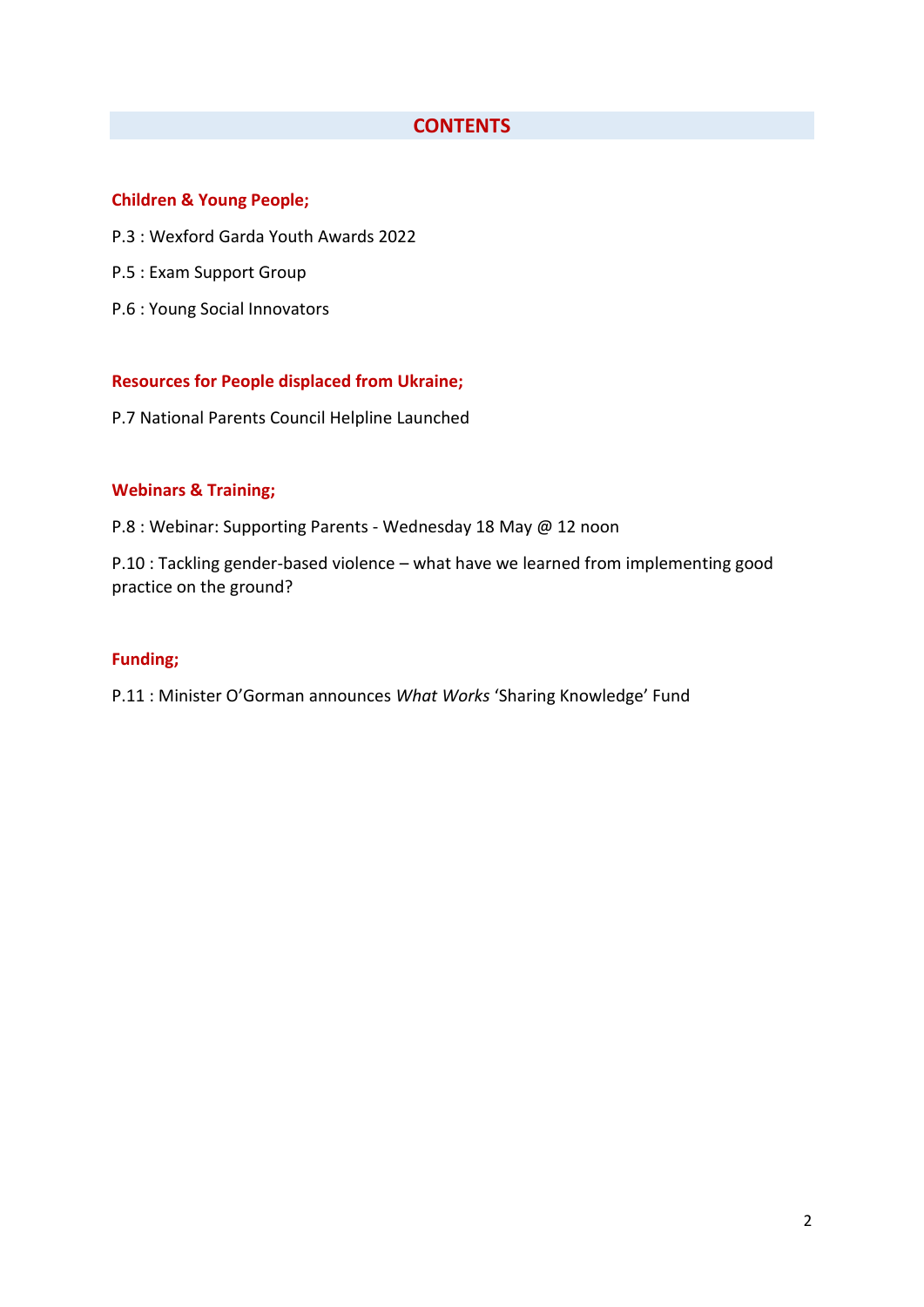## **○ Wexford Garda Youth Awards 2022**

An Garda Siochána in Wexford in association with Wexford County Council are delighted to launch the 6th Annual Wexford Garda Youth Awards for 2022. An Garda Síochána are delighted to be working so closely with Wexford County Council again in presenting these annual awards that acknowledge the brilliance of our young people in our local communities in County Wexford. The launch of these annual awards is to acknowledge the achievements of young people who are making a difference in their own lives and in their communities within the Wexford Garda Division. These Awards acknowledge the endeavours of young people who have faced and overcome challenges in their lives.

Wexford County Council is delighted to be associated with this event and is privileged to be able to support this worthwhile community initiative. Cllr. Michael Whelan, Chairman of the Joint Policing Committee said *" The Garda Youth awards is a very good initiative, it shows young people in a good light and I would encourage more groups and individuals to put forward more candidates for the awards . The Awards are an important opportunity for Wexford County Council and An Garda Síochána to celebrate our exceptional young people and the contribution they make in their communities".* 

This year, it is important to remember that due to Covid, there hasn't been the same opportunity for young people to become involved with activities or projects compared to previous years. However, we have also witnessed that many young people were active on the ground throughout the Covid 19 crisis, volunteering and becoming involved in a variety of projects that supported both the vulnerable in the community, and the frontline services.

In launching this year's Awards, Inspector Graham Rowley of Wexford Garda Station, remarked " *Once again, I am delighted to launch the Wexford Garda Youth Awards for 2022. Following national representation and success in last year's awards, it is clear that there is an abundance of amazing young people , making regular, positive contributions to our community. I would encourage you to take this opportunity to nominate suitable young people, for consideration and recognition in their respective field. This past year have presented unprecedented challenges for our community, we wish to recognise the sacrifices made by young people, as they contribute to their community, both at a local level, and also in wider areas. An Garda Síochána would like to acknowledge Wexford County Council for their continued sponsorship of the Youth Awards, along with South East Radio (Mr Alan Corcoran , Morning Mix) and Wexford People Newspapers for their support".*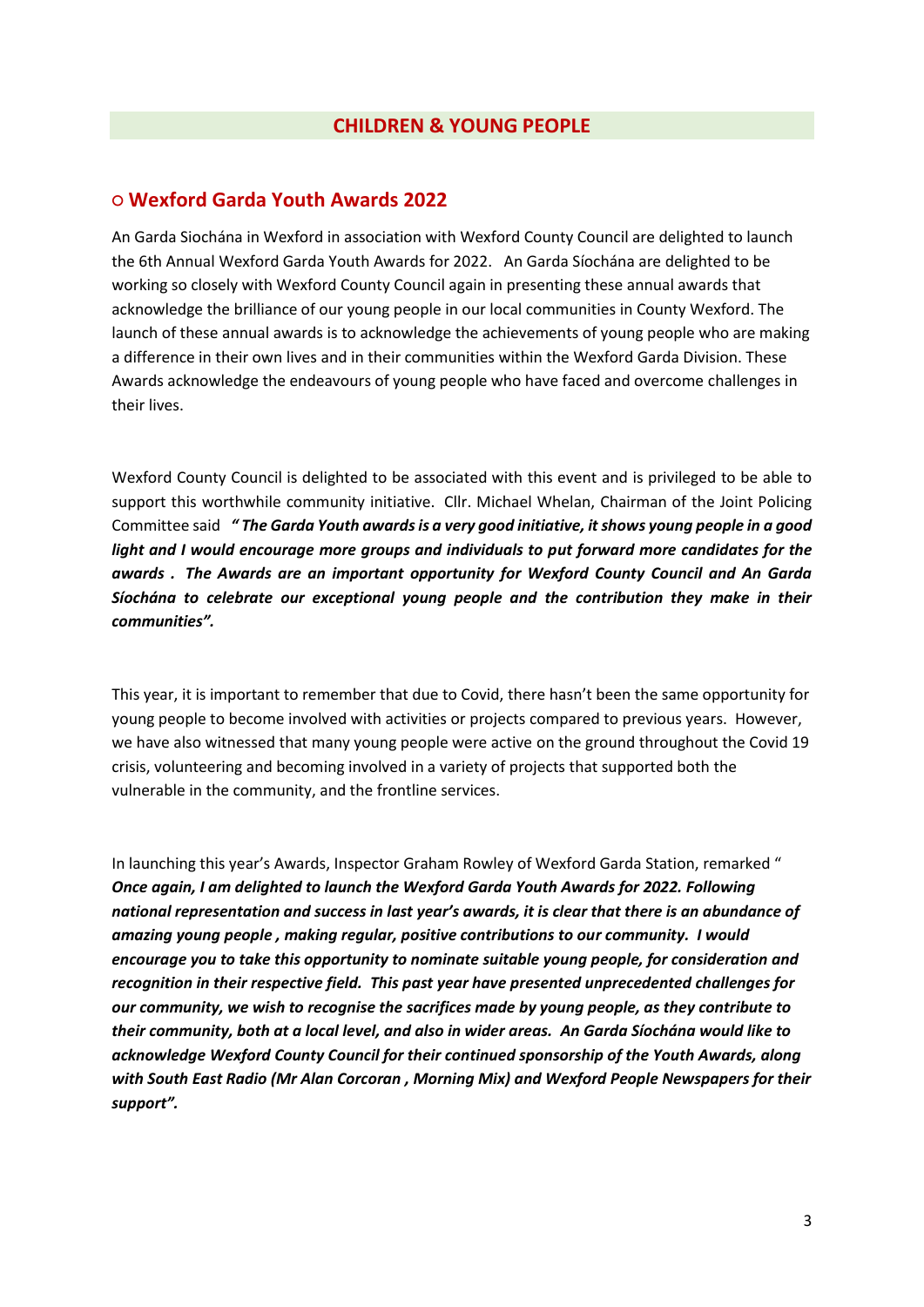As heretofore, awards will be presented in four categories:

- **Individual Award** Making a positive contribution to their community, making it a better place to live.
- **Group Award** Group of two or more, making a positive contribution to their community, making it a better place to live.
- **Special Achievement Award** Overcome difficult circumstances, defied all the odds and whose commitment deserves recognition.
- **Community Safety Award** Through a crime prevention or safety initiative/innovation, have made their community a safer place to live.

Anyone can nominate a young person between the age of 13 and 21 years for an award. This year, due to Covid 19, nominations will be completed through an online process, this is available through the following link:

#### [https://www.wexfordcoco.ie/community/supports-grants-and-awards/garda-youth-awards](https://scanner.topsec.com/?d=2304&r=show&u=https%3A%2F%2Fwww.wexfordcoco.ie%2Fcommunity%2Fsupports-grants-and-awards%2Fgarda-youth-awards&t=d82d0b87f377c49edf7f518d8d3932c9db0e3129)

Details of this process will be distributed to schools, youth groups and voluntary organisations right across Wexford in the coming days and will also be available upon request from your local Garda Station, the closing date for nominations will be **Monday the 10 th of June 2022** . A Judging Panel will decide upon the Divisional Winners, the Judging Panel will also nominate an individual/ group to represent Wexford for consideration at the National Garda Youth Awards. It is anticipated that the awards ceremony will take place towards in September 2022. The Awards will be organised in adherence with all Government Covid 19 guidelines.

**Further Details** : If anyone requires further information they can contact Inspector Graham Rowley a[t wexford\\_ds@garda.ie ,](mailto:wexford_ds@garda.ie) 053 9165280 or through their local Garda Station.



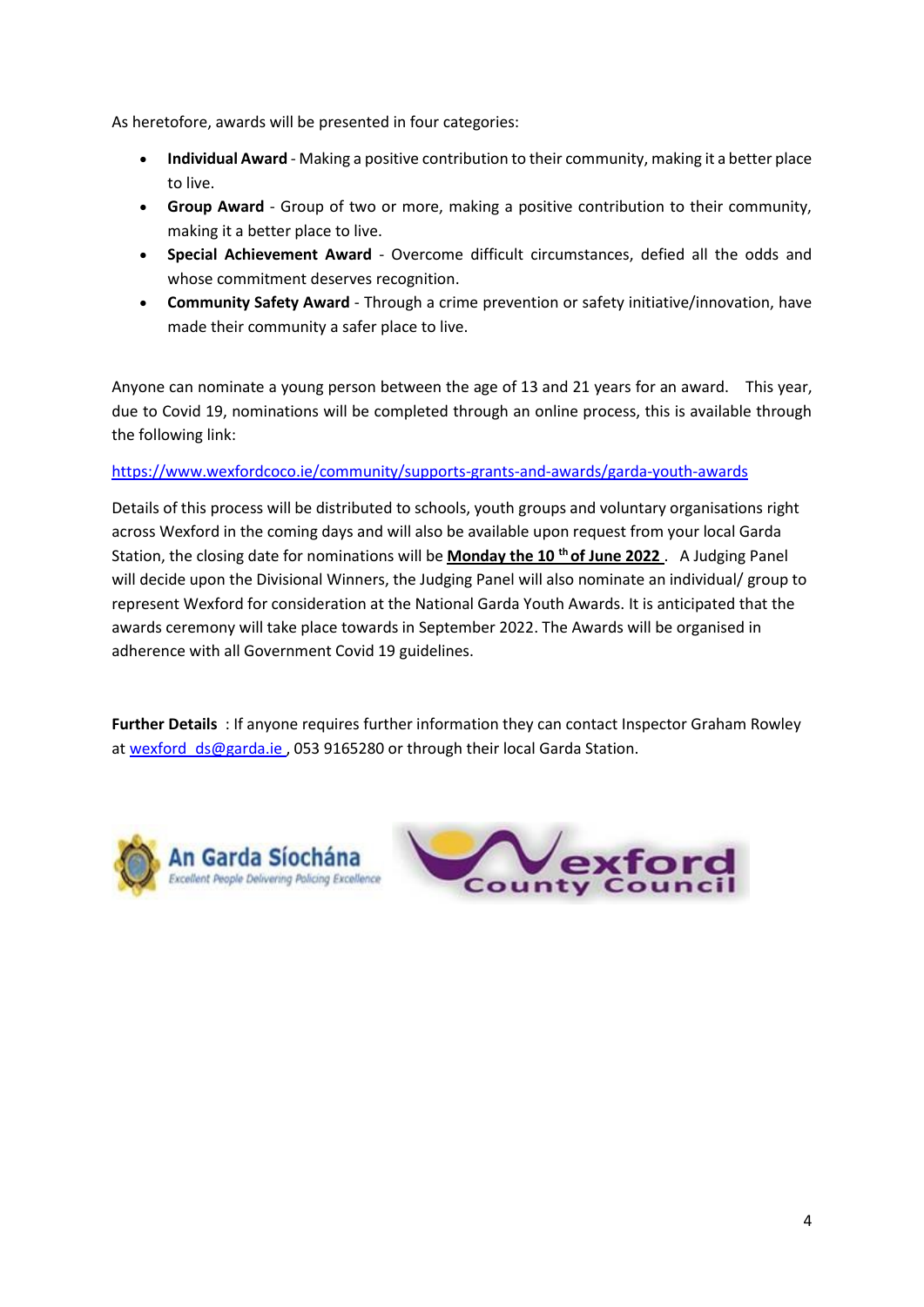# **○ Exam Support Group**

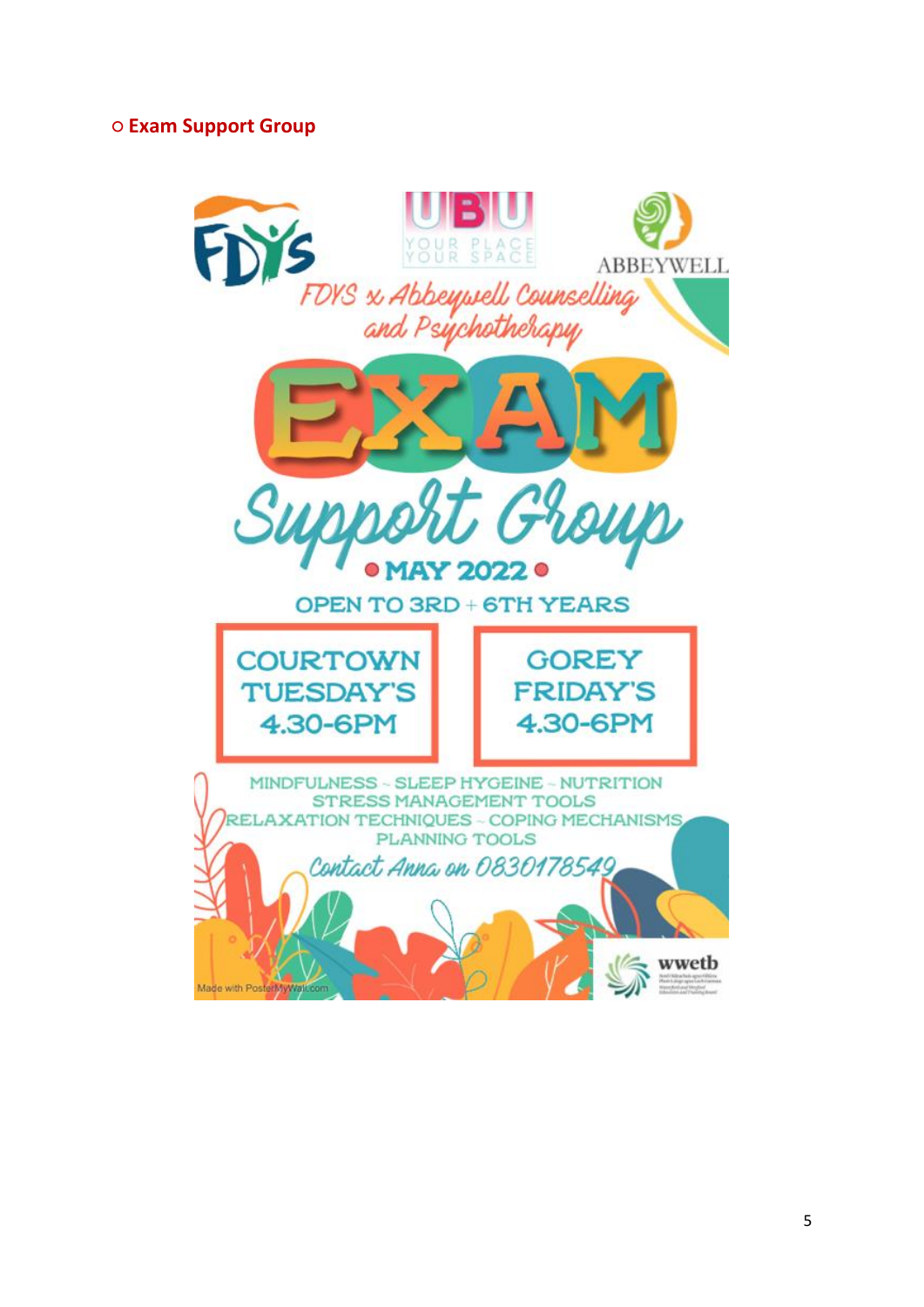## **○ Young Social Innovators**



Young Social Innovators (YSI) is a non-profit organisation that empowers young people to use their talents, insights, passion and creativity to come up with innovative solutions to social challenges. Through fun and engaging programmes, students are supported to create teambased action-projects on issues they care about, putting their innovative ideas into action to bring about positive social change for the benefit of people, communities and the environment.

Young Social Innovators is for all young people aged between 13-18 years old in post primary schools and further education settings throughout Ireland.

**To access information on the Junior Programme, click** [here](http://www.wexfordcypsc.ie/sites/default/files/content/JuniorProgrammeLeaflet2020_SEPT_WEBFINAL%20%281%29.pdf) **To access information on the Senior Programme, click** [here](http://www.wexfordcypsc.ie/sites/default/files/content/SeniorProgrammeLeaflet2020.pdf)

To learn more about Young Social Innovators, access their website [here.](https://www.youngsocialinnovators.ie/)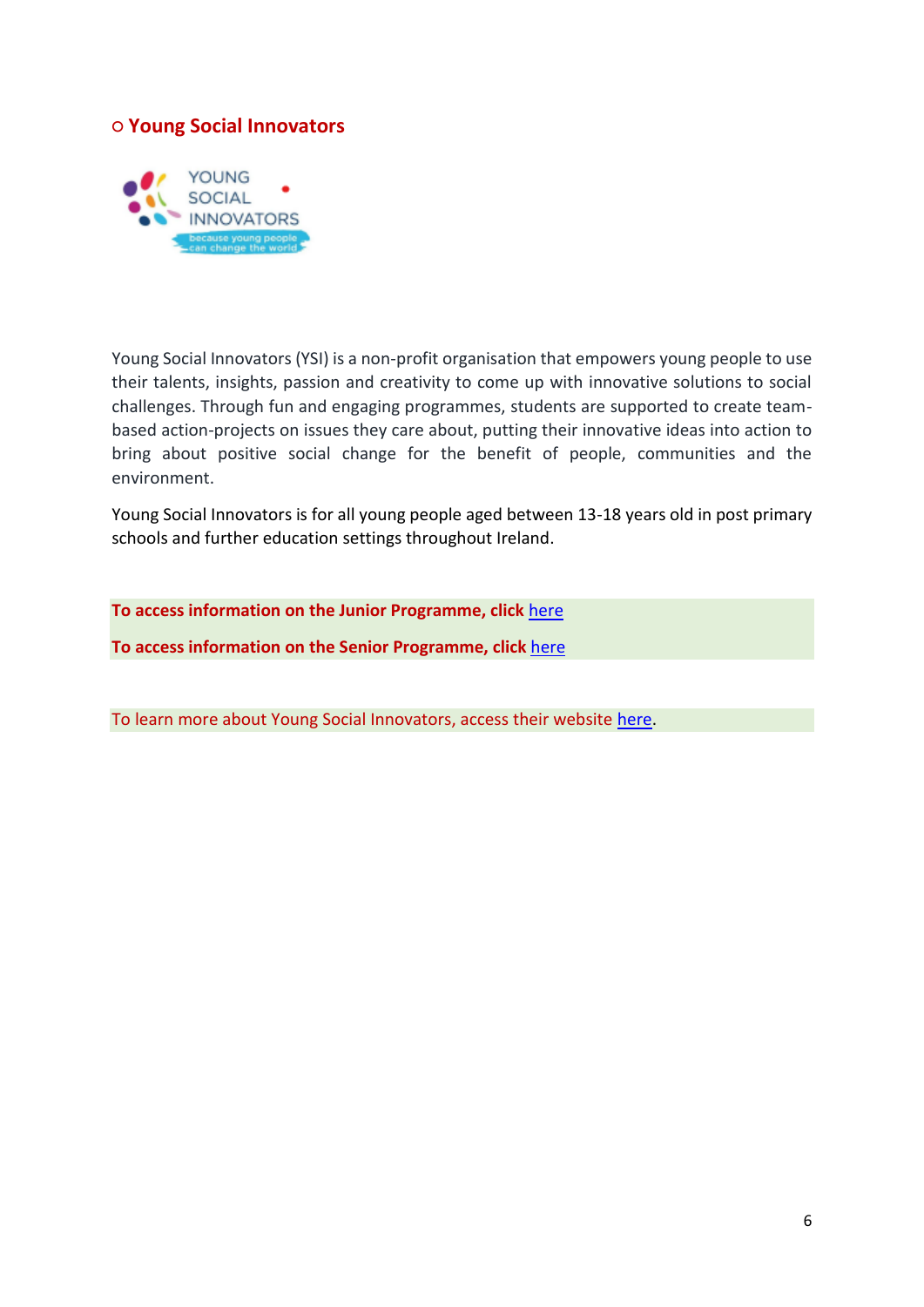### **UKRAINE SUPPORTS**

# **○ National Parents Council Helpline for People Displaced from Ukraine Launched**



The National Parents Council have launched a Ukrainian helpline to support children & families in education in Ireland. They have a new helpline officer who speaks English, Ukrainian & Russian. Please feel free to circulate the flyers attached, they are in English, Russian, and Ukrainian.

**To access the flier in Ukrainian, click** [here.](http://www.wexfordcypsc.ie/sites/default/files/content/NPC%20Flier%20Ukr.png)

**Russian, click** [here](http://www.wexfordcypsc.ie/sites/default/files/content/NPC%20Flier%20Russian.png)

**English, click** [here](http://www.wexfordcypsc.ie/sites/default/files/content/NPC%20Flier%20English.png)

**Kind regards,** 

 $\overline{\phantom{a}}$ 

 $\overline{\phantom{a}}$ 

**Early Years Comms** 

**An Roinn Leanaí, Comhionannais, Míchumais, Lánpháirtíochta agus Óige** 

Department of Children, Equality, Disability, Integration and Youth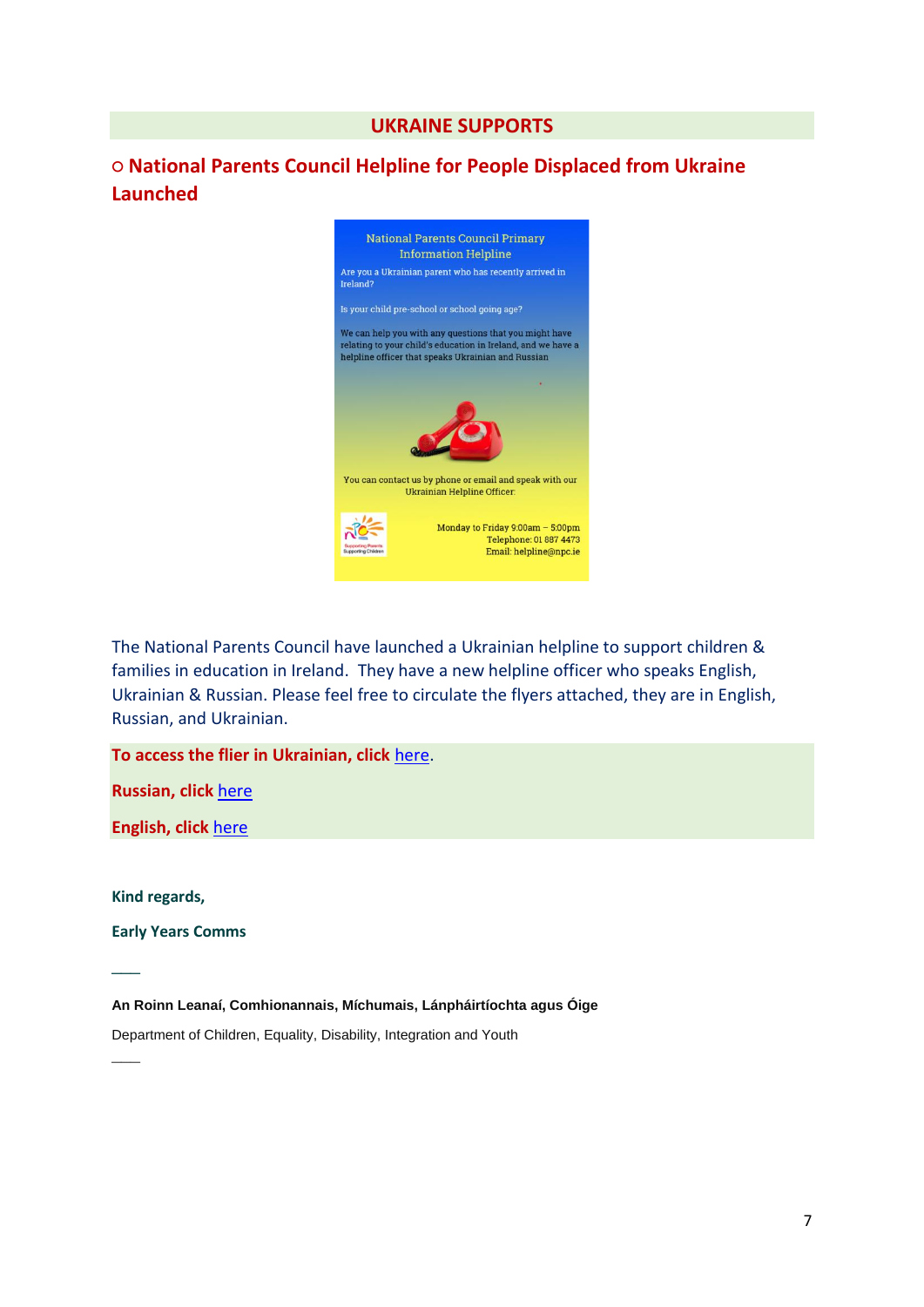## **WEBINARS & TRAINING**

## **Webinar: Supporting Parents - Wednesday 18 May @ 12 noon**



#### **You are invited to a webinar on** *Supporting Parents: A National Model of Parenting Support Services* **!**

*Supporting Parents* takes a whole-of-Government approach to improving supports for parenting, and was developed by a collaborative working group of practitioners, public servants, and parents themselves. The experiences, views and preferences of parents, children and young people were captured through research, online consultation and direct engagement.

Our vision is for all parents to be confident and capable in their parenting role, helping to achieve the best outcomes for children and families.

During the webinar, you will hear from the Minister, who addressed the attendees at our recent launch event on 27 April 2022.

You will also hear about:

- Research and development that influenced the development of Supporting Parents, and future plans for more learning.
- A full overview of the Supporting Parents model, and how it may influence you in your own role.
- The next steps for implementation of Supporting Parents.

Whether you work in a Government Department, a state agency, or a community and voluntary organisation, we would love to see you at the event.

Please register to confirm your attendance by clicking [here o](https://eur01.safelinks.protection.outlook.com/?url=https%3A%2F%2Firlgov.webex.com%2Firlgov%2Fj.php%3FRGID%3Dr6e26b96345d19be1918bc23c92e2f6c2&data=05%7C01%7CColma.Niclughadha%40tusla.ie%7C7d40f97cb9344467b72708da326663a7%7Cee9e12c7bca144a2bff48fb8667b6be1%7C0%7C0%7C637877712605224032%7CUnknown%7CTWFpbGZsb3d8eyJWIjoiMC4wLjAwMDAiLCJQIjoiV2luMzIiLCJBTiI6Ik1haWwiLCJXVCI6Mn0%3D%7C3000%7C%7C%7C&sdata=ZwIdTWGBOCLZK7axFBwFIc7IS5J5d81IJ3E1pvltcKs%3D&reserved=0)r inputting the address below:

[https://irlgov.webex.com/irlgov/j.php?RGID=r6e26b96345d19be1918bc23c92e2f6c2](https://eur01.safelinks.protection.outlook.com/?url=https%3A%2F%2Firlgov.webex.com%2Firlgov%2Fj.php%3FRGID%3Dr6e26b96345d19be1918bc23c92e2f6c2&data=05%7C01%7CColma.Niclughadha%40tusla.ie%7C7d40f97cb9344467b72708da326663a7%7Cee9e12c7bca144a2bff48fb8667b6be1%7C0%7C0%7C637877712605224032%7CUnknown%7CTWFpbGZsb3d8eyJWIjoiMC4wLjAwMDAiLCJQIjoiV2luMzIiLCJBTiI6Ik1haWwiLCJXVCI6Mn0%3D%7C3000%7C%7C%7C&sdata=ZwIdTWGBOCLZK7axFBwFIc7IS5J5d81IJ3E1pvltcKs%3D&reserved=0)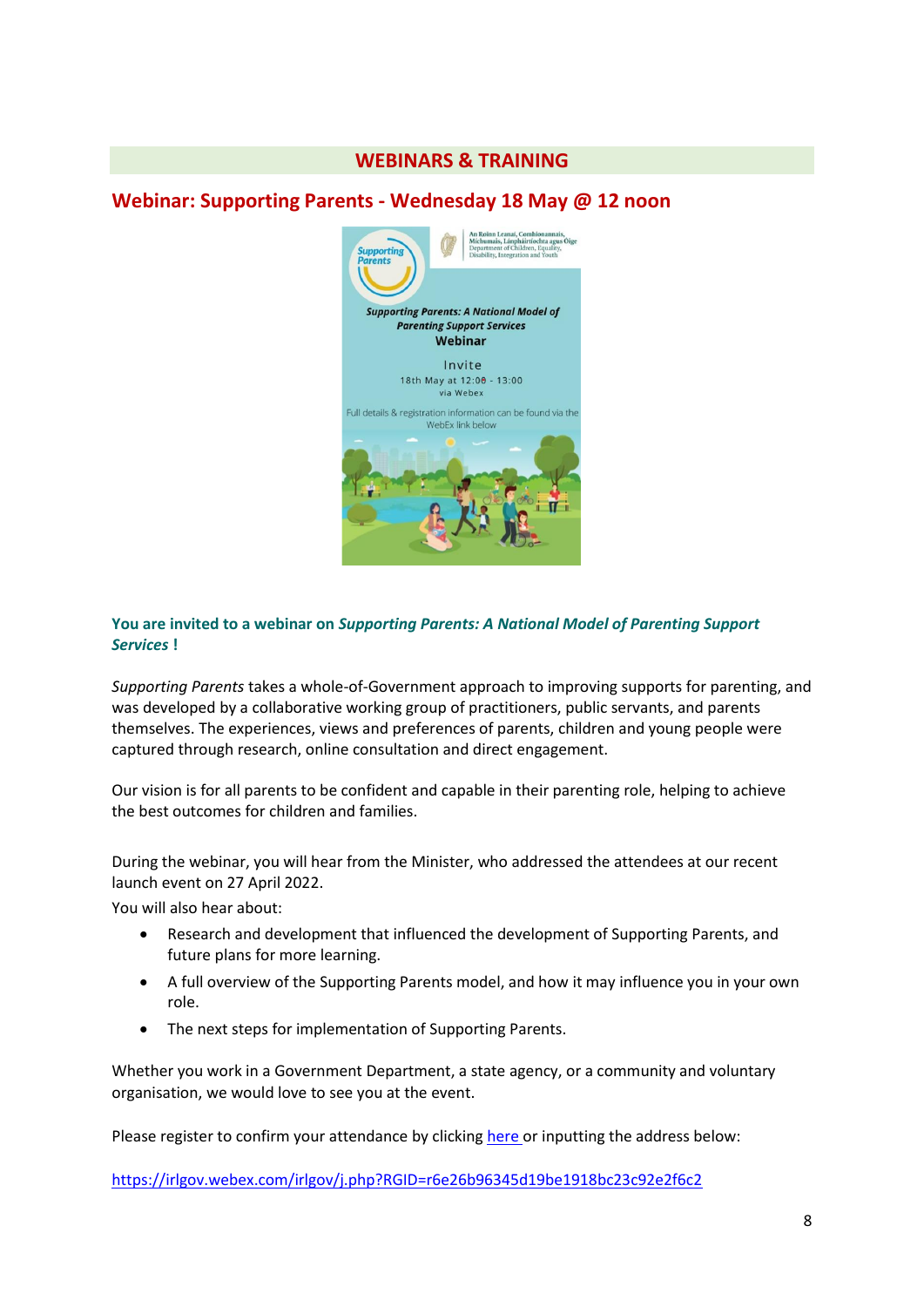We look forward to welcoming you to our event!

With best wishes and kind regards,

#### **The Parenting Support Policy Team**



An Roinn Leanaí, Comhionannais,<br>Míchumais, Lánpháirtíochta agus Óige<br>Department of Children, Equality,<br>Disability, Integration and Youth

**An Roinn Leanaí, Comhionannais, Míchumais, Lánpháirtíochta agus Óige**  Department of Children, Equality, Disability, Integration and Youth

[www.gov.ie/supportingparents](https://eur01.safelinks.protection.outlook.com/?url=http%3A%2F%2Fwww.gov.ie%2Fsupportingparents&data=05%7C01%7CColma.Niclughadha%40tusla.ie%7C7d40f97cb9344467b72708da326663a7%7Cee9e12c7bca144a2bff48fb8667b6be1%7C0%7C0%7C637877712605224032%7CUnknown%7CTWFpbGZsb3d8eyJWIjoiMC4wLjAwMDAiLCJQIjoiV2luMzIiLCJBTiI6Ik1haWwiLCJXVCI6Mn0%3D%7C3000%7C%7C%7C&sdata=TSaJBBp06msO1zyB3Tj%2Fg%2FKPT2dRD6CmjggH%2FL16E8g%3D&reserved=0)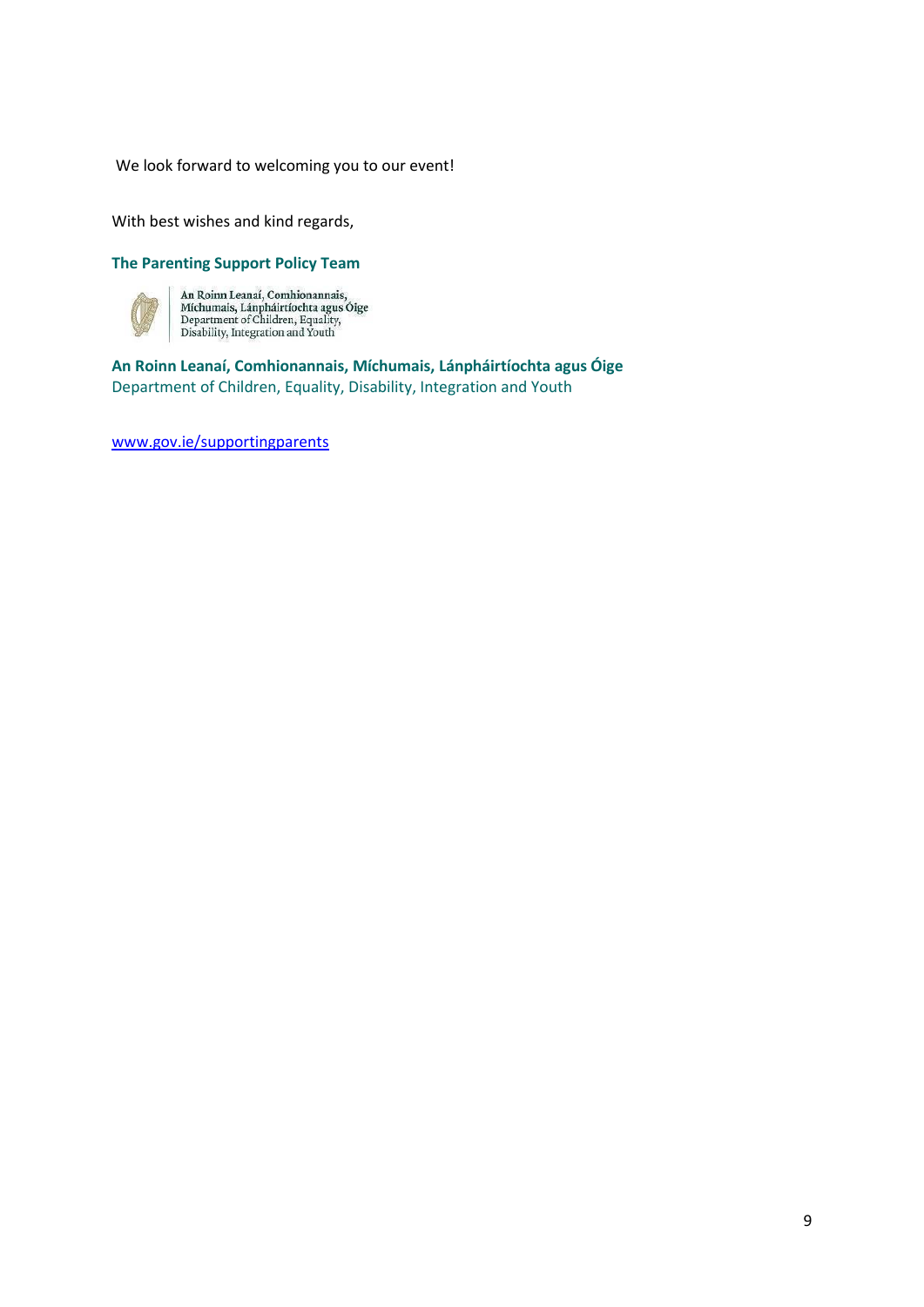**○ Tackling gender-based violence – what have we learned from implementing good practice on the ground?** 



**Implementation Network** Ireland and Northern Ireland

We are delighted to host our first 2022 in-person Implementation Networking Event in the **Great Hall of Queen's University Belfast on 14th June 2022, 10:30am - 2:00pm.**

Register here to meet up with faces old and new and hear from our guest speakers on the topic of: 'Tackling gender-based violence – what have we learned from implementing good practice on the ground?'

Guest speakers:

- Niamh Oddy, Student Officer, Equality & Diversity at QUBSU
- Anthony McNally, Detective Chief Superintendent, PSNI Public Protection Unit
- Sarah Mason, CEO, Women's Aid Federation NI
- Seán Cooke, CEO, Men's Development Network Ireland

**For more information / to register, click** [here.](https://www.eventbrite.ie/e/tackling-gender-based-violence-implementing-good-practice-on-the-ground-tickets-328036053667)

**To sign up for free membership, please** [click here .](mailto:cohagan@effectiveservices.org?subject=Become%20an%20Implementation%20Network%20Member&body=Hi%20Claire%2C%0A%0AI%20would%20like%20to%20become%20a%20member%20of%20the%20Implementation%20Network%20of%20Ireland%20and%20Northern%20Ireland.%0A%0A%0A)